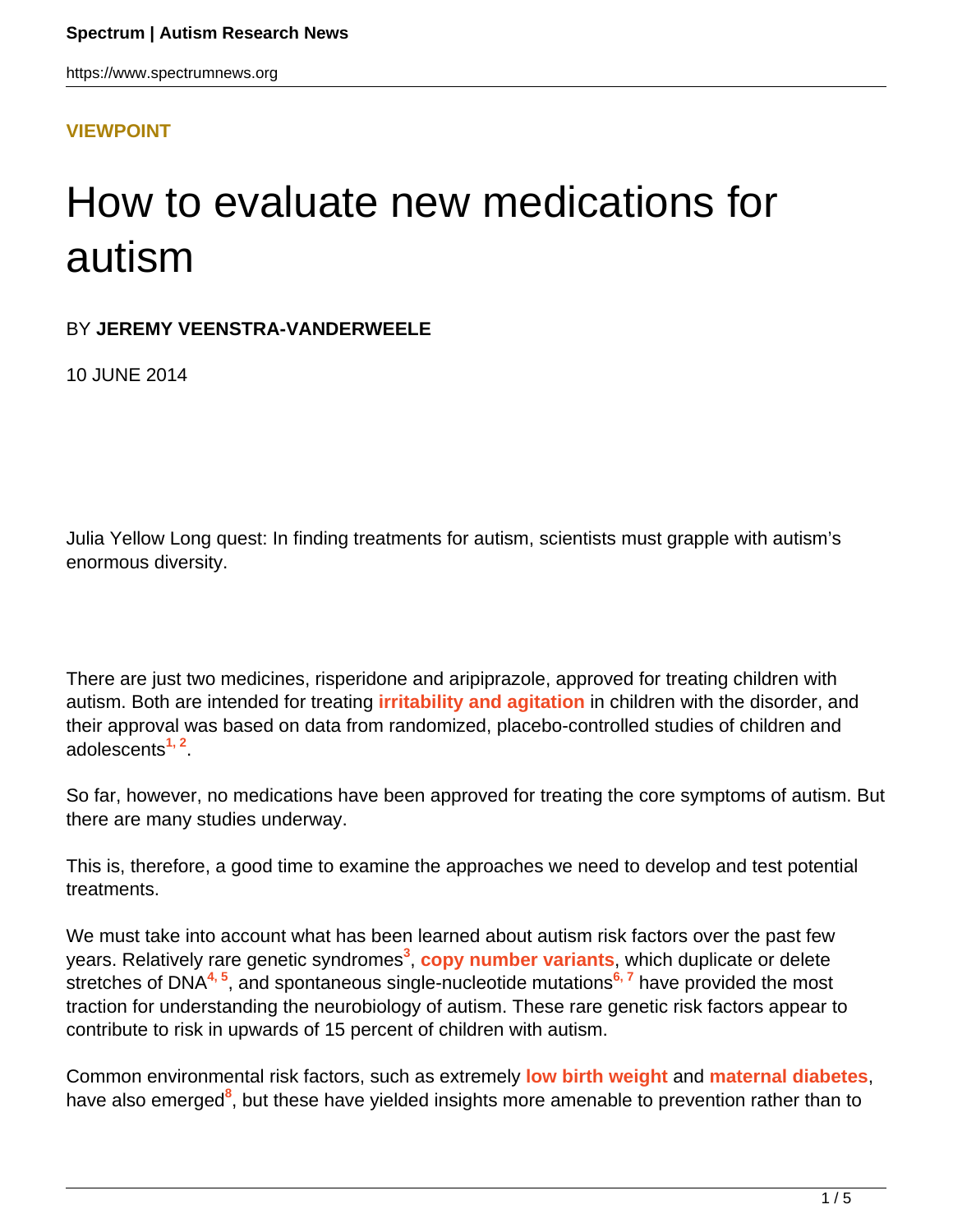treatment. Our clearest ideas about the underlying neurobiology of autism risk are therefore based on small subgroups of individuals.

### **Testing treatments:**

There are two main approaches that researchers are pursuing to identify treatments that may benefit children with autism. The first and most common approach is to evaluate a treatment in the entire group of people affected by autism, usually excluding a small number of people who have a known genetic syndrome.

The second approach is almost the exact opposite: to study a medication for autism-related symptoms in a single defined genetic syndrome that confers substantial risk of autism, but which constitutes less than 2 percent of individuals with the disorder.

Down the line, we can hope for a third approach that is somewhere in the middle: researchers evaluating a treatment in a large subgroup of individuals with autism who share a common **[biological marker](https://www.spectrumnews.org/workshop-reports/2011/workshop-report-biomarkers-for-autism-research)** of the disorder.

Most of the evidence that we have for existing medications is derived from the first approach, based on studies that include a broad group of children who may have different underlying risk factors or causes for their autism**<sup>9</sup>** .

Successful treatments identified using this approachexclusively target symptoms that extend beyond the core autism diagnosis, such as **[methylphenidate for hyperactivity](https://www.spectrumnews.org/blog/2013/ritalin-reaction)<sup>10</sup>** in children or **[fluoxetine for compulsive behaviors in adults](https://www.spectrumnews.org/in-brief/2012/clinical-research-prozac-may-help-adults-with-autism)<sup>11</sup>**. These medications harness knowledge of fundamental brain circuitry and signaling that does not depend upon an understanding of autism risk factors.

Notably, many more studies have found no benefit for medications posited to have some relationship to autism's causes. In another example, secretin, a hormone that affects gut and brain function, was thought to be effective for autism because a small group of children showed improvement in their language and autism symptoms.But several randomized, placebo-controlled trials of secretin **[all yielded negative results](https://www.spectrumnews.org/news/2011/analysis-finds-weak-evidence-for-most-autism-treatments)<sup>12</sup>** .

These trials taught us that the **[placebo effect is substantial in autism](https://www.spectrumnews.org/blog/2011/mind-games)**, with parents or clinicians typically rating about 30 to 45 percent of children in the control group as improved.

A few large studies of medications in the overall group of children with autism are underway or were completed in the past few years. Some studies are evaluating response to manipulations of the **[oxytocin or vasopressin systems](https://www.spectrumnews.org/workshop-reports/2011/workshop-report-oxytocin-and-autism)**, two peptide hormones that modulate social function across species. There is little evidence suggesting that deficits in either of these hormone pathways confersrisk of autism, but their roles in social function make them logical targets for a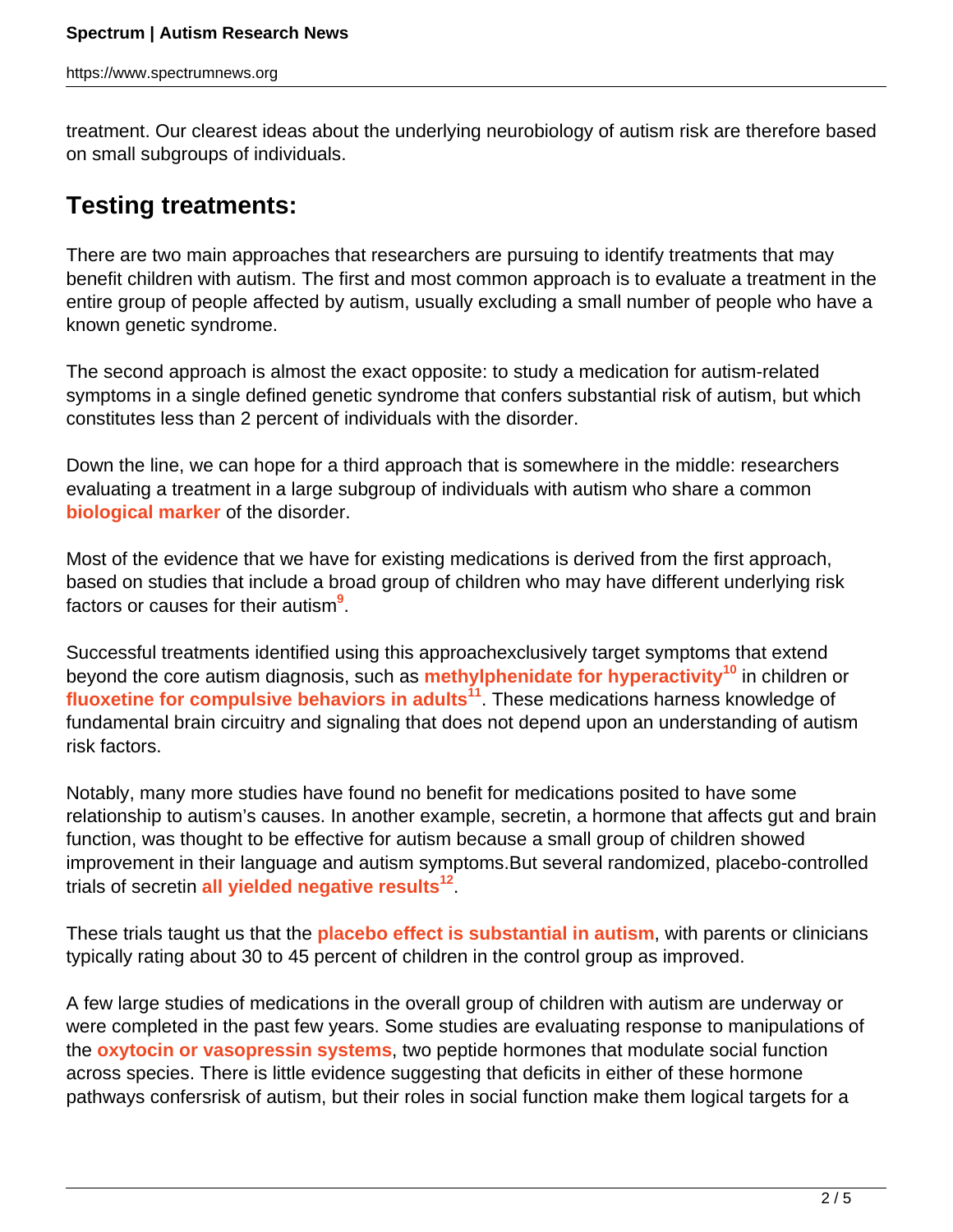disorder that includes social impairment.

Two ongoing studies — presented at scientific meetings, but not yet published — are using medications that might normalize a possible imbalance between excitatory and inhibitory brain signaling. This **[theory of a signaling imbalance](https://www.spectrumnews.org/classic-paper-reviews/2013/the-2003-paper-proposing-signaling-imbalance-in-autism)** in the brains of people with autism has become popular based on data in certain animal models and the **[increased rate of epilepsy in autism](https://www.spectrumnews.org/news/2011/scientists-probe-puzzling-overlap-of-epilepsy-and-autism)<sup>13</sup>** .

The largest treatment study ever conducted in autism used what is called a randomized withdrawal design**.** All children initially took memantine, an Alzheimer's drug that dampens one form of excitatory signaling**.** If they showed significant benefit, they were assigned randomly either to a group that continued taking memantine or a group that got a placebo.

The majority of children in both groups worsened, with no significant difference between them**<sup>14</sup>** . This suggests that the expectation of being switched off of memantine led to worsening in many study participants, regardless of whether they were actually switched to placebo or not. It's possible that a subgroup of people with autism benefit from memantine, but researchers don't know which subgroup that might be.

Another large study examined arbaclofen, a drug expected to boost one form of inhibitory signaling**.** The researchers saw no difference between arbaclofen and placebo on the primary outcome measure, an index of social withdrawal and lethargy. However, clinicians rating autism severity saw a substantial improvement **[in a subgroup of participants](https://www.spectrumnews.org/blog/2013/seaside-petition)<sup>15</sup>**. This pattern of response in a subgroup may be consistent with a treatment that lies nearer to one cause of autism, but for which researchers have not yet identified a biomarker**.**

## **Syndrome clues:**

The second approach to treatment development focuses on specific genetic syndromes for which we have better knowledge of the underlying neurobiology than we do for autism. Mouse models of **[fragile X syndrome](http://www.spectrumnews.org/wiki/fragile-x)** point to several opportunities for intervention, including drugs that block the activity of a signaling receptor called mGlu5**<sup>16</sup>**. Studies of these drugs **[in people with fragile X](https://www.spectrumnews.org/viewpoint/2011/drug-trials-for-fragile-x-syndrome-lead-the-way-for-autism-therapies) [syndrome](https://www.spectrumnews.org/viewpoint/2011/drug-trials-for-fragile-x-syndrome-lead-the-way-for-autism-therapies)** have so far yielded **[mixed results](http://www.fraxa.org/novartis-discontinues-development-mavoglurant-afq056-fragile-x-syndrome/)<sup>17</sup>** .

Research on three other autism-related syndromes is following close on the heels of this work. A **[clinical trial is underway](https://www.spectrumnews.org/conference-news/2008/society-for-neuroscience-2008/clinical-trial-planned-for-rett-syndrome-treatment)** to test the effectsof insulin-like growth factor 1 (IGF-1) in people with Rett syndrome**18, 19**. A conference presentation at the **[2014 International Meeting for Autism](https://www.spectrumnews.org/conference-news/2014/international-meeting-for-autism-research-2014) [Research](https://www.spectrumnews.org/conference-news/2014/international-meeting-for-autism-research-2014)**described encouraging findings from a **[randomized, crossover study of IGF-1](https://www.spectrumnews.org/blog/2012/growth-factor)** in nine children with Phelan-McDermid syndrome**<sup>20</sup>**. Likewise, work is ongoing **[to move research on](https://www.spectrumnews.org/viewpoint/2012/insights-for-autism-from-tuberous-sclerosis-complex) [mTOR inhibitors](https://www.spectrumnews.org/viewpoint/2012/insights-for-autism-from-tuberous-sclerosis-complex)** from mouse models of tuberous sclerosis complex into human trials**<sup>21</sup>** .

Each of these syndromes accounts for less than 2 percent of individuals with autism, but they are logical places to start because we have an understanding of their underlying cause. Ideally, we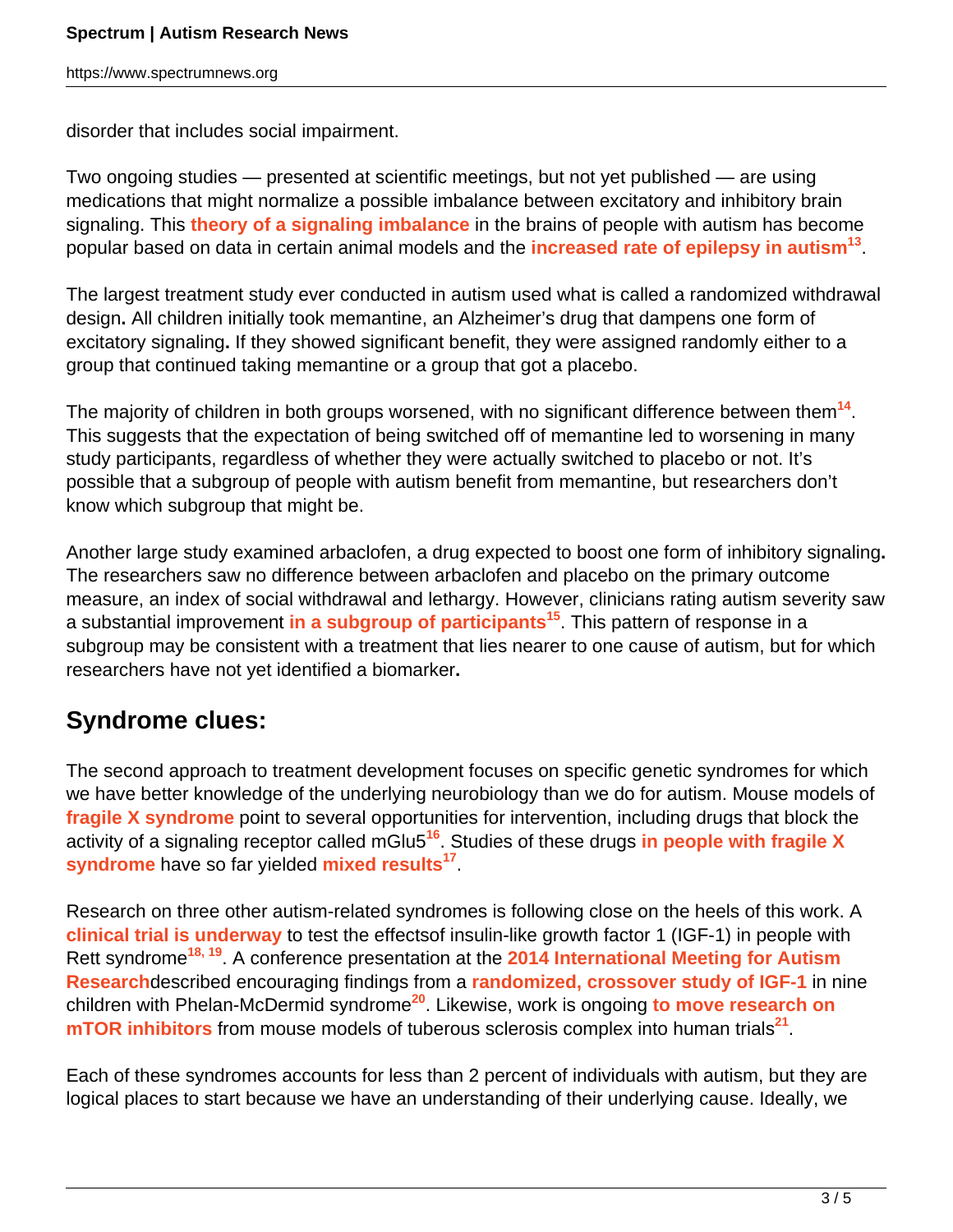would take medications that work in these narrow populations and test them in a larger subgroup of people with autism who share a common biomarker — the as-yet largely theoretical third approach to treatment development.

Building on the observation that mTOR inhibitors normalize the increased brain size in some mouse models of tuberous sclerosis complex and related syndromes, one could imagine testing mTOR inhibitors in a subgroup of children with autism **[who show brain overgrowth](https://www.spectrumnews.org/wiki/macrocephaly)<sup>22</sup>** .

Before using drugs such as these, which have significant side effects, however, one would really want to see evidence of increased mTOR activity in the blood cells of these children — or another marker of a shared risk factor. Other biomarkers, such as **[elevated blood levels of the chemical](https://www.spectrumnews.org/news/2008/research-clarifies-serotonins-link-to-autism) [messenger serotonin](https://www.spectrumnews.org/news/2008/research-clarifies-serotonins-link-to-autism)**, may also have potential for identifying subgroups of individuals that may respond to a common treatment<sup>23</sup>.

With increasing knowledge of both neurobiology and autism risk, helpful medications are likely to emerge from both the first and second approach. Neither tactic is likely to yield a medication that benefits every child with autism, however.

I would guess that the medications that most closely target the cause of autism for a particular subset of children are the most likely to be transformative, but they will probably help the smallest numbers of children. By contrast, those treatments that target core brain circuitry — but have little to do with the root causes of autism — seem likely to help a larger percentage of children, but to a smaller degree.

Jeremy Veenstra-VanderWeele is associate professor of psychiatry at Vanderbilt University in Nashville, Tennessee. He has consulted with Roche Pharmaceuticals and Novartis on medication development in fragile X syndrome and has received research funding from Roche, Novartis, Seaside Therapeutics, Forest, Sunovion and SynapDx.

#### **References:**

- 1: McCracken J.T. et al. N. Engl. J. Med. **347**, 314-321 (2002) **[PubMed](http://www.ncbi.nlm.nih.gov/pubmed/12151468)**
- 2: Owen R. et. al. Pediatrics**124**, 1533-1540 (2009) **[PubMed](http://www.ncbi.nlm.nih.gov/pubmed/19948625)**
- 3: Betancur C. Brain Res. **1380**, 42-77 (2011) **[PubMed](http://www.ncbi.nlm.nih.gov/pubmed/21129364)**
- 4: Sebat J. et al. Science. **316**, 445-449 (2007) **[PubMed](http://www.ncbi.nlm.nih.gov/pubmed/17363630)**
- 5: Sanders S.J. et al. Neuron **70**, 863-885 (2011) **[PubMed](http://www.ncbi.nlm.nih.gov/pubmed/21658581)**
- 6: Neale B.M. et al. Nature **485**, 242-245 (2012) **[PubMed](http://www.ncbi.nlm.nih.gov/pubmed/22495311)**